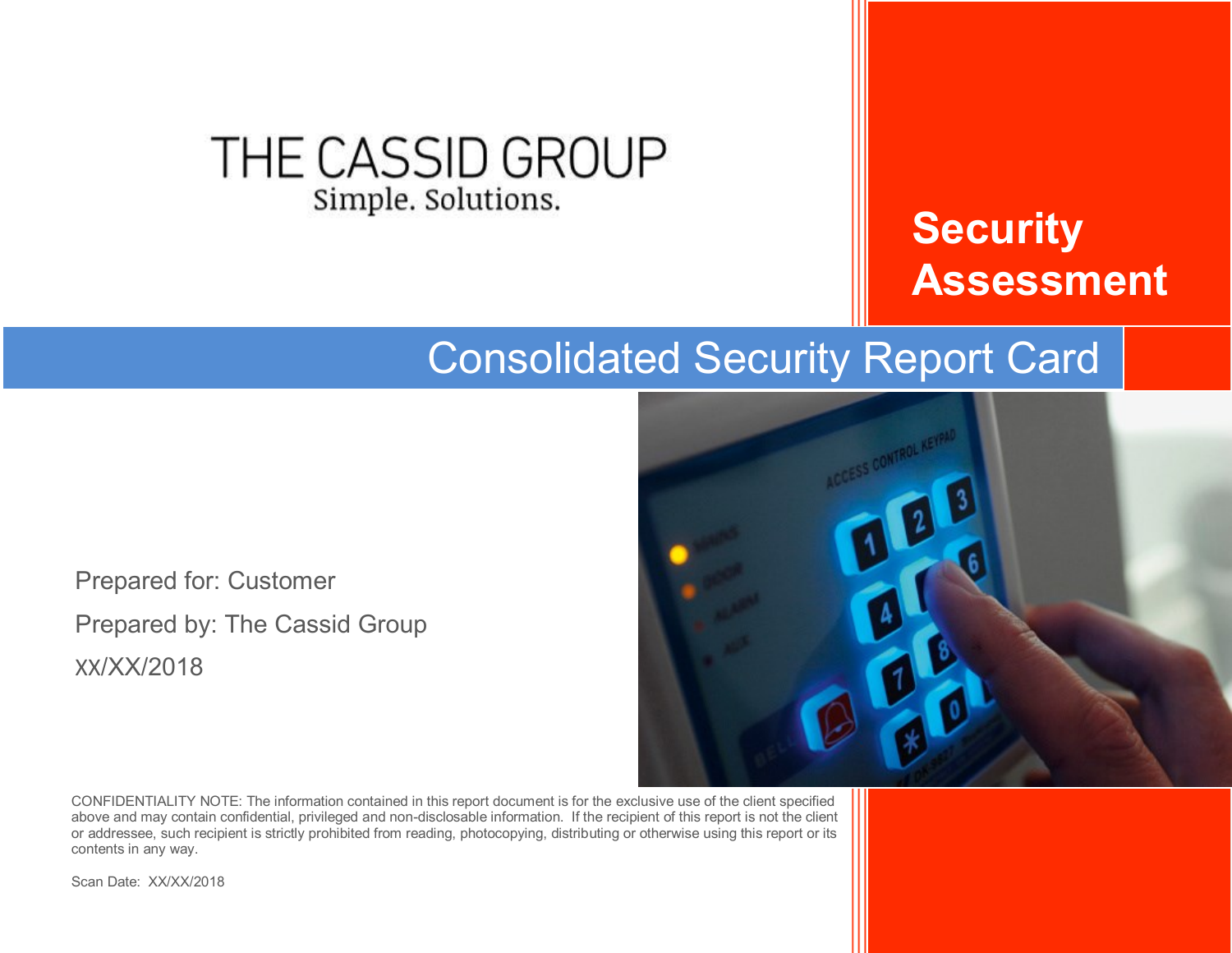#### **Table of Contents**

- 1 [About the Report Card](#page-2-0)
- 2 [Computer Security Report Card](#page-3-0)
- 3 [Scoring Rubric](#page-5-0)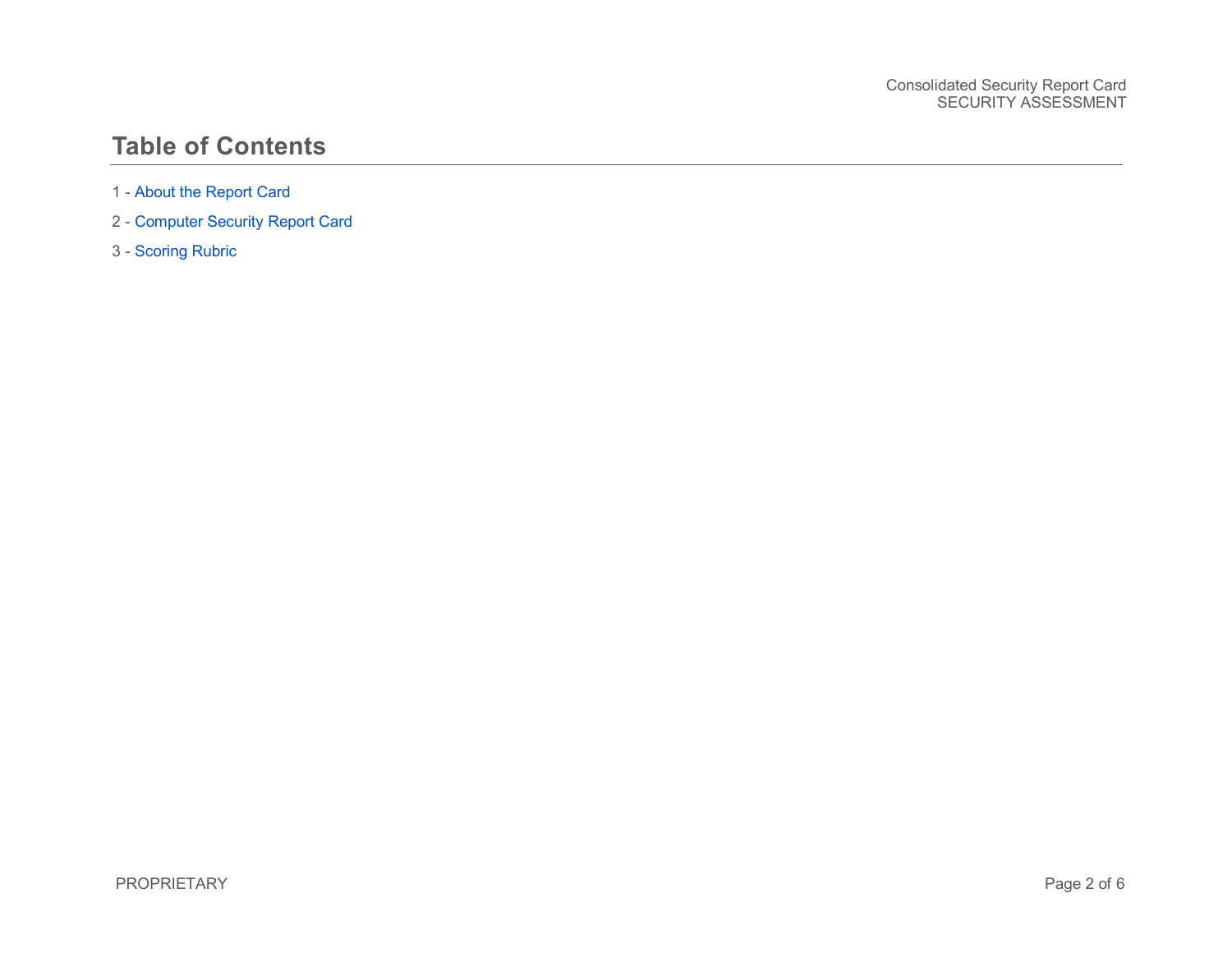#### <span id="page-2-0"></span>**1 - About the Report Card**

The Computer Security Report Card assesses individual computers at a high level based on various security criteria. The report card should be viewed as a relative measure as to how well a computer complies with security best practices. There may be specific reasons or compensating controls that may make it unnecessary to achieve an "A" in all categories to be considered secure.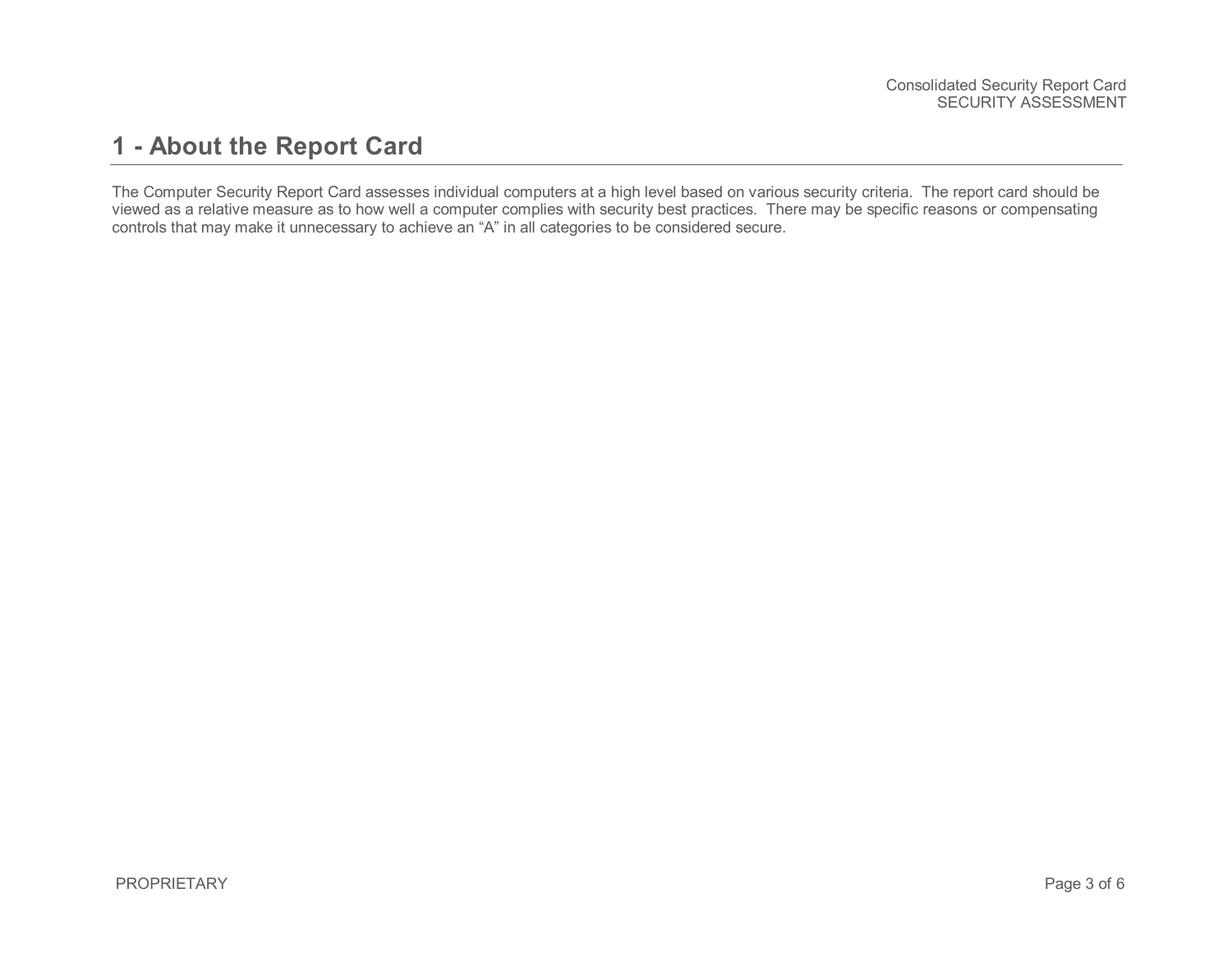#### <span id="page-3-0"></span>**2 - Computer Security Report Card**

Devices discovered on the network are assigned an overall score, as well as a specific score for each of the assessment categories detailed below. The scores are represented as color-coded letter grades ('A' through 'F'). Where there is not enough information to determine a grade, a gray box with a dash '-' appears. The rubric at the end of this report lists the criteria used to determine the grade for each category.

\* Note that because the overall grade is a composite of available grades, it may be skewed in cases where all security data could not be gathered.

| Computer                                 | Overall<br>Grade | Anti-virus     | Anti-<br>spyware | Local<br><b>Firewall</b> | <b>Missing</b><br>Critical<br>Patches | Insecure<br>Listening<br>Ports | Failed<br>Logins | <b>Network</b><br>Vulnerabilities | Screen<br>Lock with<br>Timeout | <b>System Aging</b> | <b>Supported OS</b> |
|------------------------------------------|------------------|----------------|------------------|--------------------------|---------------------------------------|--------------------------------|------------------|-----------------------------------|--------------------------------|---------------------|---------------------|
| B2B-GW<br>(10.0.8.152)                   | F                | F              | F                | $\overline{A}$           | A                                     | $\overline{A}$                 | $\mathsf B$      | $\overline{\phantom{a}}$          | F                              | $\overline{A}$      | $\overline{A}$      |
| <b>BETTY-INSPIRON</b><br>(10.0.9.29)     | $\overline{B}$   | $\mathbf C$    | $\mathsf{C}$     | $\overline{A}$           |                                       | $\overline{A}$                 | $\overline{A}$   | $\overline{C}$                    | $\overline{\phantom{a}}$       | $\overline{A}$      | $\mathsf{A}$        |
| BOPPENHEIMER-PC<br>(10.0.9.192)          | $\overline{B}$   | $\overline{A}$ | $\overline{A}$   | $\overline{A}$           |                                       | $\overline{A}$                 | $\overline{A}$   | $\overline{\phantom{0}}$          | F                              | $\overline{A}$      | $\mathsf{A}$        |
| <b>BUILDBOX</b><br>(10.0.6.3, 10.0.6.23) | B                | $\mathbf C$    | $\mathbf C$      | $\mathsf{A}$             |                                       |                                | $\mathsf{A}$     |                                   |                                | $\,$ B              | $\mathsf{A}$        |
| <b>CERTEXAM</b><br>(10.0.7.49)           | $\overline{B}$   | $\mathbf C$    | $\mathsf{C}$     | $\overline{A}$           |                                       | $\overline{A}$                 | $\overline{A}$   |                                   |                                | $\overline{A}$      | $\overline{A}$      |
| CONFERENCE-ROOM<br>(10.0.8.16)           | $\overline{A}$   | $\overline{A}$ | $\overline{A}$   | $\mathsf{A}$             |                                       | $\overline{A}$                 | $\overline{A}$   |                                   |                                | $\overline{A}$      | $\overline{A}$      |
| <b>DARKHORSE</b><br>(10.0.8.7)           | $\overline{C}$   | $\mathsf{A}$   | $\overline{A}$   | $\overline{A}$           |                                       |                                | $\overline{A}$   | $\overline{\phantom{a}}$          | F                              | $\overline{A}$      | $\overline{A}$      |
| DARREN-PC<br>(10.0.9.60)                 | $\overline{B}$   | $\mathbf C$    | $\overline{C}$   | $\overline{A}$           |                                       | $\overline{A}$                 | $\overline{A}$   | $\overline{C}$                    |                                | $\overline{A}$      | $\overline{A}$      |
| <b>DC13</b><br>(10.0.7.204)              | B                | $\overline{A}$ | $\overline{A}$   | $\mathsf{A}$             |                                       | $\overline{A}$                 | $\mathsf{A}$     | $\overline{\phantom{0}}$          | F                              | $\overline{A}$      | $\mathsf{A}$        |
| DDOUGLAS-WIN10<br>(10.0.7.202)           | B                | $\mathsf{A}$   | $\overline{A}$   | $\overline{A}$           |                                       | $\overline{A}$                 | $\overline{A}$   |                                   | F                              | $\overline{A}$      | $\overline{A}$      |
| DESKTOP-N6S4H9A<br>(10.0.6.16)           | F                | F              | F                | $\overline{A}$           |                                       |                                | $\overline{A}$   | $\overline{\phantom{0}}$          | $\overline{\phantom{m}}$       | $\mathbf C$         | $\mathsf{A}$        |
| DESKTOP-UAE29E6<br>(10.0.8.139)          | F                | F              | F                | $\overline{A}$           |                                       | $\overline{A}$                 | $\mathsf{A}$     | $\mathsf{C}$                      | $\overline{\phantom{a}}$       | $\,$ B              | $\overline{A}$      |
| FILE2012-1<br>(10.0.6.41)                | F                | F              | F                | $\overline{A}$           |                                       |                                | $\overline{A}$   |                                   |                                | $\,$ B              | $\overline{A}$      |
| HPDT-8CC5260NXY<br>(10.0.9.201)          | B                | $\mathsf{C}$   | $\mathsf{C}$     | $\overline{A}$           |                                       | $\overline{A}$                 | $\overline{A}$   | $\overline{C}$                    |                                | $\overline{A}$      | $\overline{A}$      |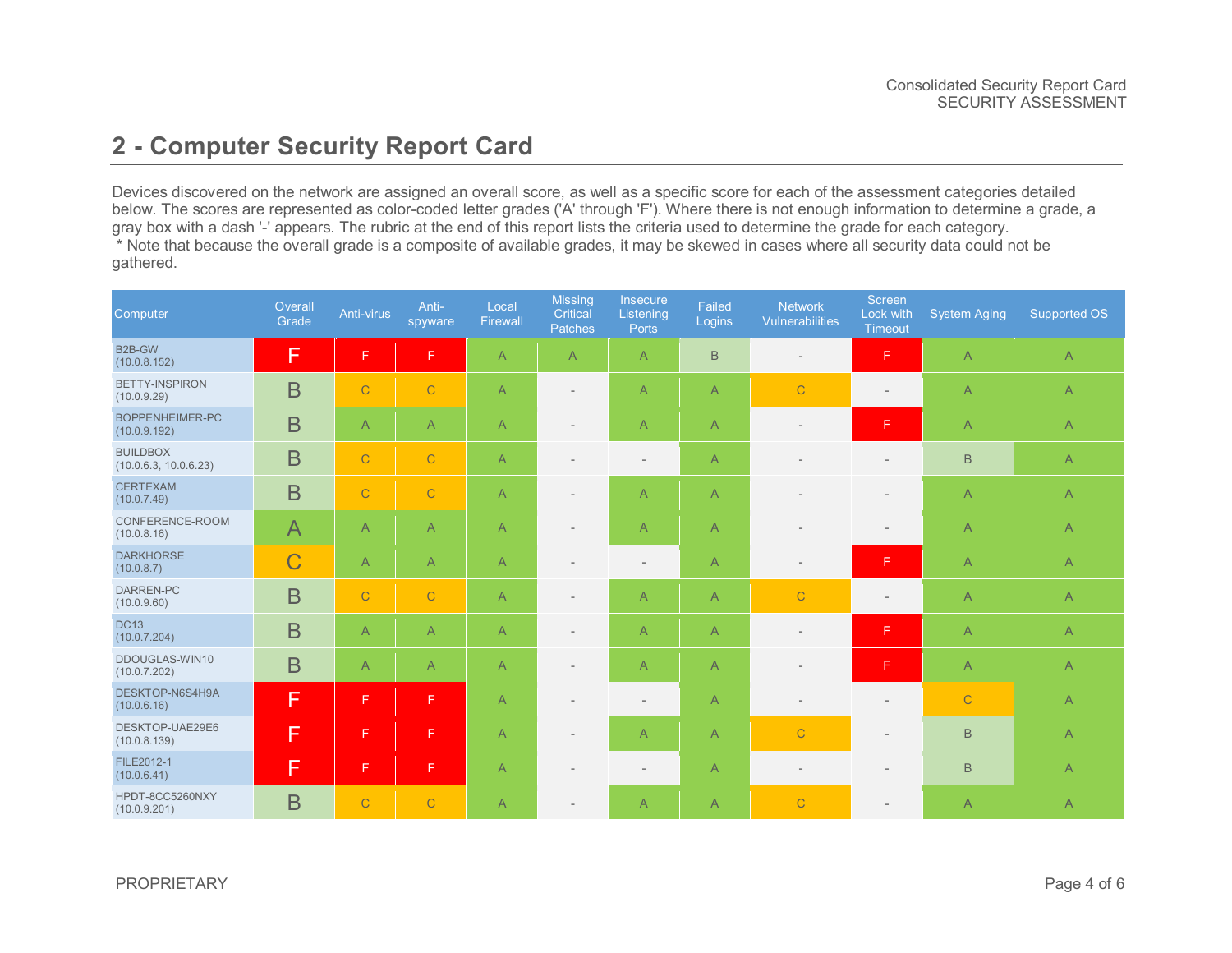#### Consolidated Security Report Card SECURITY ASSESSMENT

| Computer                                                      | Overall<br>Grade | Anti-virus     | Anti-<br>spyware | Local<br>Firewall                                                                                      | <b>Missing</b><br>Critical<br>Patches | <b>Insecure</b><br>Listening<br><b>Ports</b> | Failed<br>Logins | <b>Network</b><br><b>Vulnerabilities</b> | Screen<br>Lock with<br><b>Timeout</b> | System Aging             | Supported OS   |
|---------------------------------------------------------------|------------------|----------------|------------------|--------------------------------------------------------------------------------------------------------|---------------------------------------|----------------------------------------------|------------------|------------------------------------------|---------------------------------------|--------------------------|----------------|
| HPLT-5CD4411D8Z<br>(10.0.9.9)                                 | $\overline{B}$   | $\mathbf C$    | $\mathbf C$      | $\overline{A}$                                                                                         |                                       | A                                            | A                |                                          |                                       | $\overline{A}$           | $\mathsf{A}$   |
| <b>HV00</b><br>(169.254.103.184,<br>169.254.93.186, 10.0.6.6) | F                | F              | F                |                                                                                                        |                                       | $\overline{\phantom{0}}$                     | A                |                                          |                                       | $\overline{\phantom{a}}$ | F              |
| <b>HV02</b><br>(10.0.8.27)                                    | $\overline{C}$   | $\overline{A}$ | $\mathsf{A}$     | $\overline{A}$                                                                                         | $\overline{a}$                        | $\mathsf{A}$                                 | A                | $\mathbf C$                              | F.                                    | $\overline{A}$           | $\mathsf{A}$   |
| <b>IRIDIUM</b><br>(10.0.9.30)                                 | $\overline{C}$   | $\mathbf C$    | $\mathbf C$      | $\overline{A}$                                                                                         | $\overline{A}$                        | A                                            | A                | F                                        | $\overline{A}$                        | $\overline{C}$           | $\mathsf{A}$   |
| ISA-1<br>(10.0.8.47)                                          | $\overline{B}$   | $\mathsf{A}$   | A                | $\mathsf{A}$                                                                                           | $\qquad \qquad -$                     | $\mathsf{A}$                                 | A                | $\overline{\phantom{a}}$                 | F                                     | $\mathsf{A}$             | $\mathsf{A}$   |
| <b>ISTCORP-PC</b><br>(10.0.9.165)                             | $\overline{A}$   | $\overline{A}$ | $\overline{A}$   | $\mathsf{A}$                                                                                           | ٠                                     | A                                            | A                | $\overline{\phantom{a}}$                 | $\overline{\phantom{0}}$              | $\mathsf{A}$             | $\mathsf{A}$   |
| JIM-WIN8<br>(169.254.40.76, 10.0.8.31)                        | $\overline{B}$   | $\overline{A}$ | $\overline{A}$   | $\overline{A}$                                                                                         | ۰                                     | $\overline{A}$                               | A                | $\overline{\phantom{a}}$                 | F                                     | $\overline{A}$           | $\overline{A}$ |
| LALEXANDER-PC<br>(10.0.6.63)                                  | F                | F              | $\mathsf F$      | $\overline{A}$                                                                                         |                                       | $\overline{\phantom{0}}$                     | A                |                                          | $\overline{\phantom{0}}$              | $\overline{A}$           | $\mathsf{A}$   |
| MWEST-WIN864<br>(10.0.6.18)                                   | F                | F              | $\mathsf F$      | $\mathsf{A}% _{\mathsf{A}}^{\prime}=\mathsf{A}_{\mathsf{A}}^{\prime}=\mathsf{A}_{\mathsf{A}}^{\prime}$ |                                       | $\overline{\phantom{0}}$                     | A                |                                          | $\overline{\phantom{0}}$              | $\mathsf{A}$             | $\mathsf{A}$   |
| <b>PANOPTICON</b><br>(10.0.6.21)                              | F                | F              | F                | $\overline{A}$                                                                                         |                                       | $\overline{\phantom{a}}$                     | A                | $\overline{\phantom{0}}$                 | $\overline{\phantom{0}}$              | $\overline{A}$           | $\mathsf{A}$   |
| PITWDS12<br>(10.0.8.79)                                       | F                | F              | F                | $\overline{A}$                                                                                         | $\overline{A}$                        | $\overline{A}$                               | A                | $\overline{C}$                           | F.                                    | $\overline{A}$           | $\mathsf{A}$   |
| PKWIN8-VM<br>(10.0.8.88)                                      | F                | F              | $\mathsf F$      | $\overline{A}$                                                                                         | $\overline{\phantom{a}}$              | $\mathsf{A}$                                 | A                | $\overline{\phantom{a}}$                 | $\overline{\phantom{a}}$              | $\overline{A}$           | $\mathsf{A}$   |
| <b>PS01</b><br>(10.0.9.161)                                   | $\overline{C}$   | $\mathsf{A}$   | $\overline{A}$   | $\mathsf{A}% _{\mathsf{A}}^{\prime}=\mathsf{A}_{\mathsf{A}}^{\prime}=\mathsf{A}_{\mathsf{A}}^{\prime}$ | $\overline{\phantom{0}}$              | A                                            | A                | $\mathbf C$                              | F                                     | $\overline{A}$           | $\mathsf{A}$   |
| PSOLIDAD-PC<br>(10.0.9.195)                                   | $\overline{C}$   | $\overline{A}$ | $\mathsf{A}$     | $\overline{A}$                                                                                         | $\qquad \qquad -$                     | A                                            | A                | $\mathbf C$                              | F                                     | $\overline{A}$           | $\overline{A}$ |